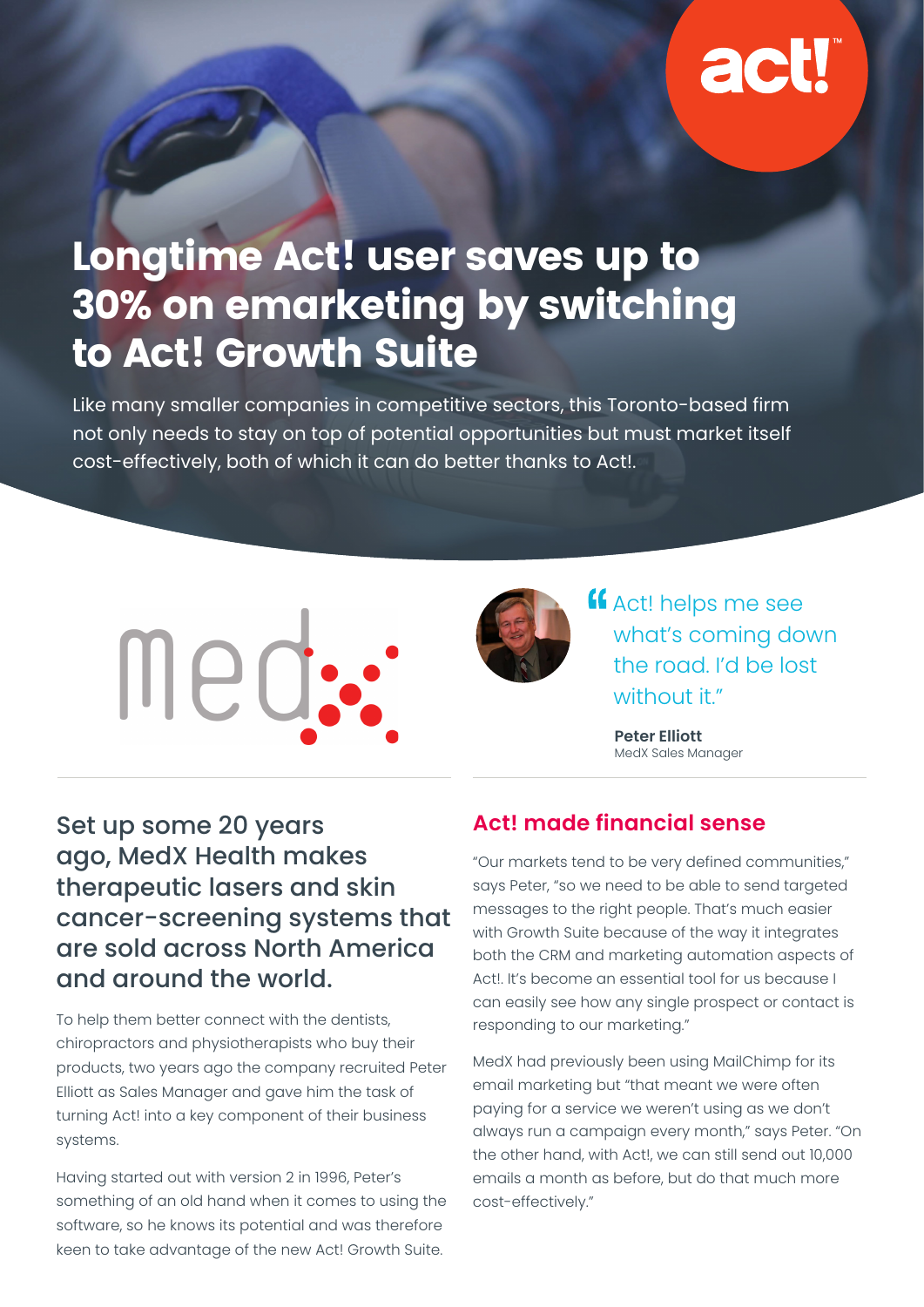For this reason alone switching to Act! made financial sense, but MedX's marketing is also seeing the benefit with ever improving results. "We're still tweaking our emails," says Peter, "but typically we're now getting open rates of as much as 40 percent."

That's pretty good going considering that the average is nearer 15-20 percent!

#### **Act! is Peter's second brain**

Act! is effectively Peter's 'second brain'. "If I didn't have it I wouldn't be able to remember who I'd spoken to, or when, and what about. But with Act! everything's there, so I can find information quickly when I need it or be prompted to do something with a reminder."

"As a Sales Manager, I need a clear picture of every upcoming opportunity in the pipeline. I can't imagine a sales rep or marketing person not using something like Act! every day. With it I can see what's coming down the road, so I don't have to rely on what can sometimes be overly optimistic sales forecasts. If I didn't have that then I'd only know how well the sales team was doing when orders turned up."

#### **Act! improves productivity and customer service**

Since introducing Act! at MedX, Peter can see the way it has also improved his own productivity, which is now way higher than it otherwise would be.

"I know some people say they can work effectively using paper-based systems with tickler files," says Peter, "But they're cumbersome and time-consuming to manage. With paper systems, there's no searchability so a lot of important stuff gets forgotten or missed. And I don't want not to be phoning a prospect back in three months when I said I would. That's a quick way to lose sales and I don't want that to happen."

Also, with customer service now such a key differentiator in every sector, Peter relies on Act! to help resolve potential customer queries.

"Because Act! holds every detail of every deal, that gives me real certainty," says Peter. "So, if a customer phones with a query about a discount or warranty, for instance, I have the information at my fingertips so I can immediately go through things with them and sort it out."

#### **ff** Because Act! holds every detail of every deal, that gives me real certainty."

**Peter Elliott** MedX Sales Manager